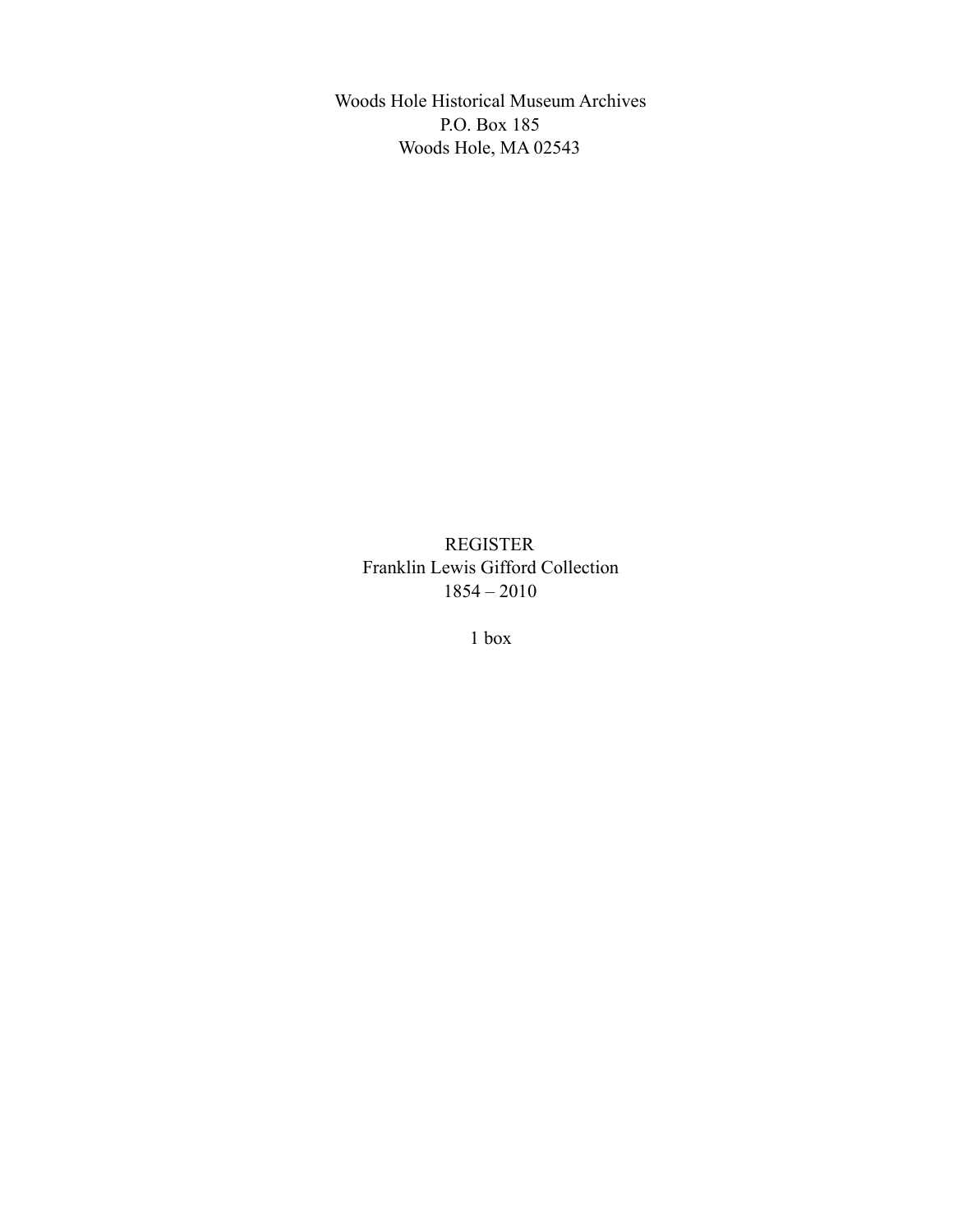## **FRANKLIN LEWIS GIFFORD COLLECTION**

## **SCOPE AND BIOGRAPHY**

This collection, devoted to the painter Franklin Lewis Gifford (1854 -1936), has traditionally been kept separate from the rest of the Gifford-Griffin Collection for ease of access to information on the very popular painter of historical Woods Hole scenes.

Some of the collection, particularly the painting catalogs, is duplicated with multiple copies in the larger Gifford-Griffin Collection Box 1.

Franklin Lewis Gifford was born in Woods Hole in 1854, son of Barzillai Gifford and grandson of Braddock Gifford, the blacksmith both in Quissett and Woods Hole. They were all descended from one of the original settlers of Woods Hole, William Gifford.

He spent all but 3 years of his life in Woods Hole, leaving to go to New Bedford to learn his trade as a carriage painter and then on to Attleboro to gain some business experience. His career in Woods Hole was spent as a carriage painter, house painter and decorator.

Upon his retirement in 1930 he devoted his time to creating paintings of his life and the life of the village during its history. Some of these historic images were made from photographs.

He wrote extensive background notes for each historical painting, sometimes providing the only record existing of various structures, persons and events in Woods Hole.

With the reluctant participation of Gifford, seven of his paintings were exhibited at the Whitney Museum in New York in 1926. They were not for sale and he insisted on having the Whitney insure them for \$10,000. He himself refused to go there.

In 1932 a catalog of 142 paintings (which was not a complete listing of all the paintings) was written under F.L.'s supervision by Thomas Sargent Perry Griffin (brother of F.L.'s son-in-law George Griffin who had married Ellen Gifford).

Gifford died in 1936.

In 1953 an exhibit of the Gifford paintings was held at the Woods Hole Community Hall. The catalog listed paintings numbered up to 198 but there were skips in the sequence of numbered paintings listed.

In 1962 the Woods Hole Public Library issued a slim volume entitled Historic Paintings of Woods Hole by William Von Arx. Later it was reissued in a paper covered version. It includes